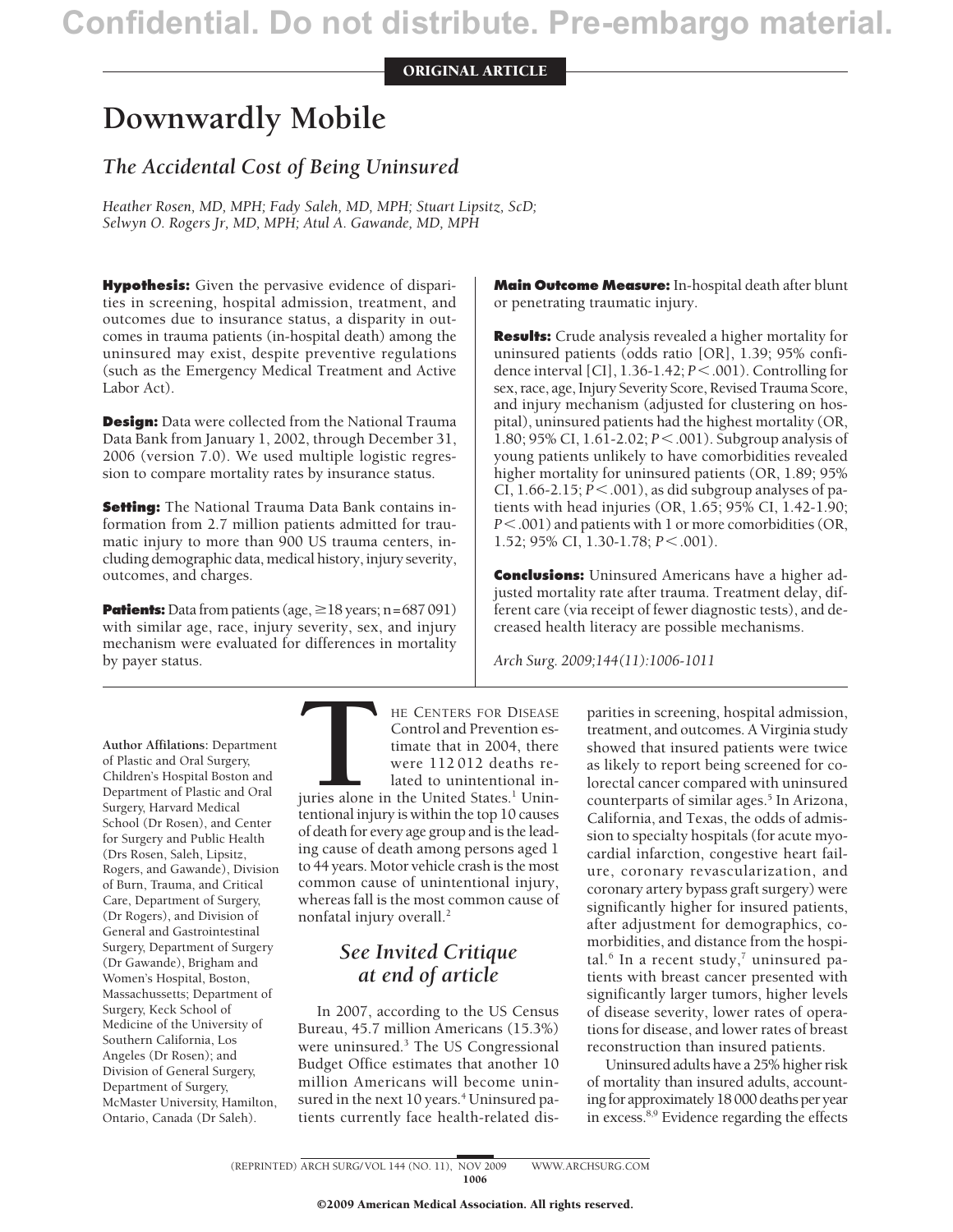of lack of insurance on traumatically injured patients suggests that they are at added risk. A study using the National Inpatient Sample<sup>10</sup> found that organ donors were more likely to be uninsured. A 1994 study of acutely injured Massachusetts patients<sup>11</sup> indicated that uninsured patients were less likely to undergo operations, received fewer services, and had higher odds of in-hospital death. A recent study of adult trauma<sup>12</sup> found that insurance status was an independent predictor of death subsequent to trauma. However, that study did not account for the likely increased prevalence of comorbidities and worse overall health status in uninsured patients, which may have contributed to residual confounding.

Given the pervasive evidence of disparities due to insurance status and the limited data on the effect of comorbidities in the traumatically injured population, we hypothesized that subgroup analyses of national data would reveal a disparity in trauma outcome (in-hospital death) among the uninsured.

#### METHODS

Data were provided by the National Trauma Data Bank (NTDB) (version 7.0), which contains data from 2.7 million admitted patients from more than 900 US trauma centers (from January 1, 2002, through December 31, 2006). As of 2002, there were 1154 trauma centers in the United States.<sup>13</sup> Trauma center participation in the NTDB is voluntary, and thus these data are a convenience sample. The NTDB contains information on patient demographics, preexisting comorbidities, emergency department care, complications, injury severity, patient outcomes, hospital charges, and hospital information.<sup>14</sup>

We included data on adult patients (aged  $\geq$ 18 years) who had been injured via blunt or penetrating trauma (we excluded patients with burns). Patients were divided into the following categories of insurance coverage: uninsured (includes self-pay), a managed care organization, commercial indemnity insurance (including automobile insurance, Blue Cross/ Blue Shield, no-fault insurance, worker's compensation, or another commercial indemnity plan), Medicare, and Medicaid, for a total of 5 categories. Patients with insurance in categories that did not naturally fall into our set categories or who represented less than 1% in the data set were excluded (not done/ not documented  $[11.7\%]$ , organ donor subsidy  $[<1\%]$ , other  $[19.9\%]$ , pending  $[<]1\%]$ , Maternal and Child Health/ Crippled Children's programs  $[<]1\%$ ], private charity  $[<]1\%$ ], no charge [1.2%], Civilian Health and Medical Program of the Uniformed Services  $[<1\%]$ , and government/military  $[<1\%]$ ).

We performed multiple logistic regression using commercially available software (Stata IC, version 10; StataCorp, College Station, Texas) to analyze differences in in-hospital mortality (the dependent variable) by insurance status (the independent variable). We report odds ratios (ORs), *P* values, and 95% confidence intervals (CIs). We initially performed a crude analysis of mortality vs insurance status and mortality vs each of the a priori hypothesized confounders (sex, race, age, Injury Severity Score [ISS], and Revised Trauma Score [RTS]), trauma center level (combined American College of Surgeons verification and state designation), and mechanism of injury (blunt or penetrating), and then adjusted for each of these a priori hypothesized confounders. Clustering within hospital facility was adjusted for using generalized estimating equations. We used clustered Pearson  $\chi^2$  tests to compare categorical variables and clustered linear regression to compare continuous demographic variables.

Age was divided into quartiles before missing data were deleted because of the nonlinear relationship between trauma mortality and age. Patients older than 89 years (n=24 479) in the database were recoded as 94.3 years of age based on the 2004 Centers for Disease Control and Prevention life table average life expectancy for all persons older than 89 years of age. For race, we included patients with a documented race defined as white (non-Hispanic origin), black, Hispanic, or other (patients documented as Asian or Pacific Islander and Native American or Alaskan Native).

The ISS is an algorithm that provides an overall score for patients with multiple injuries. Each injury is assigned an Abbreviated Injury Scale score<sup>15</sup> and is allocated to 1 of 6 body regions (ie, the head, face, chest, abdomen, extremities [including the pelvis], and external). The highest Abbreviated Injury Scale score in each body region is used. The 3 most severely injured body regions have their scores squared and added together to produce the ISS. The ISS ranges from 0 to 75. If an injury is assigned an Abbreviated Injury Scale of 6 (ie, an unsurvivable injury), the ISS is automatically 75. The ISS correlates with mortality, morbidity, hospital stay, and other measures of severity.<sup>16,17</sup> The relationship of mortality and ISS is nonlinear; thus, we treated the ISS as a categorical variable (0-8, 9-15, and  $>$ 15).<sup>16</sup> The RTS is a measure of physiologic injury severity and includes the Glasgow Coma Scale, systolic blood pressure, and respiratory rate; it ranges from 0 to 8, with 8 portending the highest probability of survival.18 The RTS has been shown to predict mortality in patients with blunt and penetrating trauma.

We performed subgroup analyses on the following 3 groups of patients: (1) those aged 18 to 30 years (to investigate patients with a lower prevalence of comorbidities), (2) those with information in the NTDB on 1 or more preexisting comorbidities, and (3) those who had sustained head injuries (per the Abbreviated Injury Scale code). In the subgroup analysis of patients aged 18 to 30 years, age was treated as a continuous variable. In the NTDB, preexisting comorbidities are recorded at the time of patient arrival in the emergency department. The number of comorbidities was counted, and this variable was treated as continuous in this subgroup analysis.

#### RESULTS

The NTDB contained 1 861 779 patients. Those younger than 18 years (n=358 705) were excluded. After the remaining inclusion criteria were satisfied, 72.0% of patients had complete data on our chosen variables (n=687 091). Patients with missing data were found to be similar to included patients in terms of baseline characteristics. For the estimates of the multivariate regression model variables to be unbiased, the probability of being missing can depend on the covariates but not the outcome; this appears to hold for these data. Therefore, this analysis based on 687 091 patients should possess minimal bias.<sup>19</sup> Patient characteristics are given in **Table 1**. Patients were likely to be male (65.9%) and white (66.9%), with a mean age of 45.4 years. The overall mortality rate was 4.7%.

Uninsured patients had higher mortality than did insured patients overall in the crude (unadjusted) analysis (OR, 1.39; 95% CI, 1.36-1.42; *P* < .001). Using white race as a reference category, all other races had higher odds of being uninsured, including 3.29 (95% CI, 3.25- 3.34; *P*.001) for black patients, 4.36 (95% CI, 4.29- 4.43; *P*.001) for Hispanic patients, and 1.60 (95% CI, 1.57-1.64; *P* < .001) for those of other races. Male patients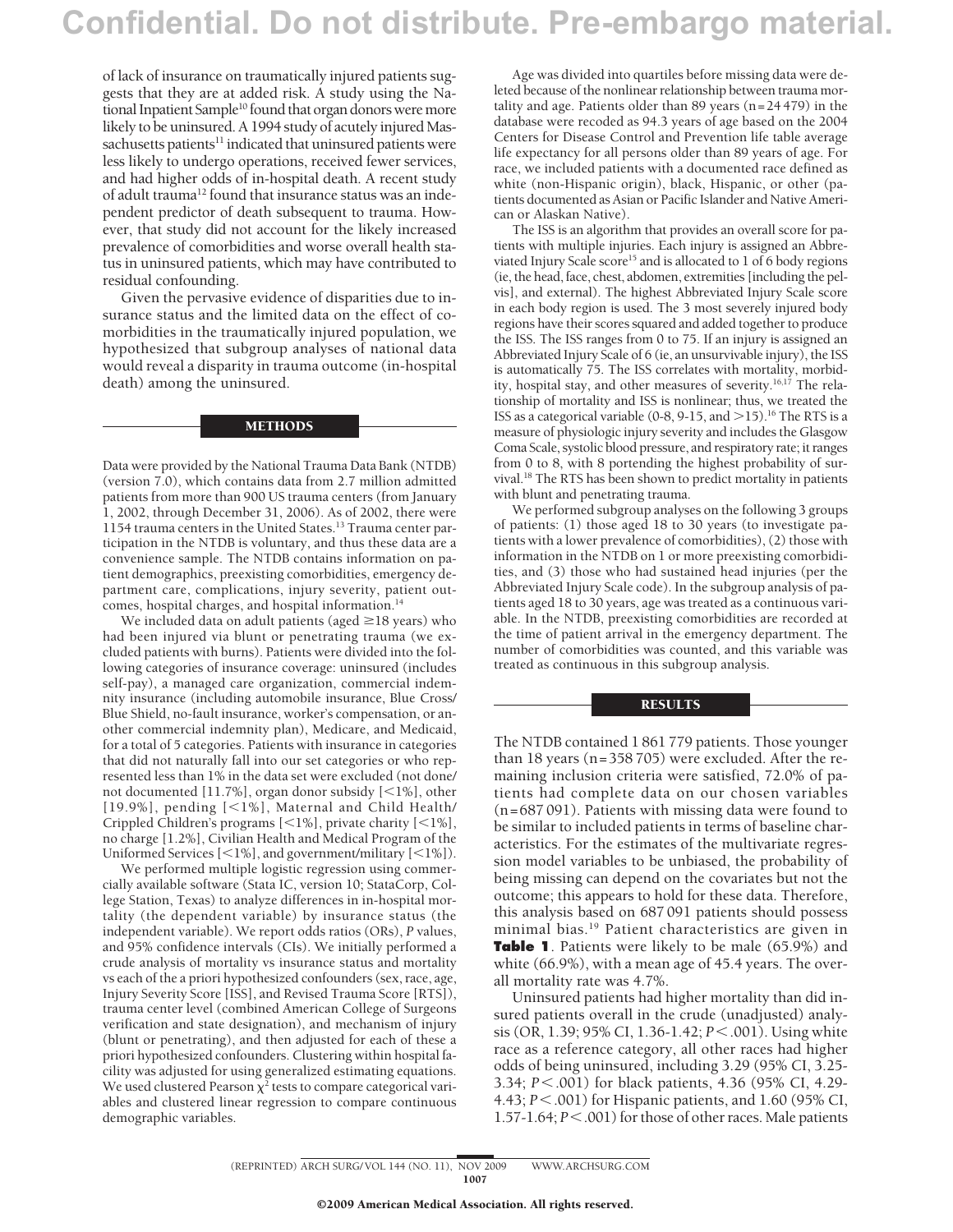#### **Table 1. Demographics<sup>a</sup>**

| <b>Characteristic</b> | <b>Overall</b> | <b>Insurance Coverage</b> |             |                 |                 |            |  |
|-----------------------|----------------|---------------------------|-------------|-----------------|-----------------|------------|--|
|                       |                | <b>Commercial</b>         | <b>MCO</b>  | <b>Medicare</b> | <b>Medicaid</b> | None       |  |
| Male                  | 65.9           | 68.5                      | 65.3        | 44.4            | 63.8            | 79.7       |  |
| Race <sup>b</sup>     |                |                           |             |                 |                 |            |  |
| White                 | 66.9           | 74.3                      | 75.6        | 85.1            | 52.1            | 47.7       |  |
| <b>Black</b>          | 15.5           | 9.8                       | 9.9         | 7.9             | 27.3            | 24.9       |  |
| Hispanic              | 11.3           | 8.5                       | 9.0         | 2.6             | 12.7            | 21.0       |  |
| Other                 | 6.3            | 7.4                       | 5.5         | 4.4             | 7.8             | 6.4        |  |
| Age, mean (SD), y     | 45.4 (20.5)    | 41.4(16.7)                | 42.4 (16.9) | 72.4 (14.0)     | 36.8 (14.9)     | 34.7(13.0) |  |
| ISS, mean (SD)        | 10.4(9.8)      | 11.0(10.1)                | 10.3(9.6)   | 10.4(8.2)       | 11.0(10.4)      | 9.7(10.4)  |  |
| RTS, mean (SD)        | 7.36(1.5)      | 7.40(1.5)                 | 7.45(1.4)   | 7.51(1.2)       | 7.24(1.7)       | 7.21(1.8)  |  |
| <b>Blunt injury</b>   | 87.3           | 93.8                      | 90.9        | 96.3            | 79.3            | 75.9       |  |
| Head injury           | 34.2           | 36.2                      | 33.1        | 30.6            | 36.1            | 34.7       |  |
| Mortality             | 4.7            | 3.3                       | 2.9         | 6.7             | 3.7             | 5.7        |  |

Abbreviations: ISS, Injury Severity Score; MCO, managed care organization; RTS, Revised Trauma Score.

 $a$  For comparison of insurance groups for all characteristics,  $P<.001$ . Pearson  $\chi^2$  tests (adjusted for clustering on hospital) were used for categorical variables, and linear regression (adjusted for clustering on hospital) was used for continuous variables. Unless otherwise indicated, data are expressed as percentage of patients.<br><sup>b</sup> Percentages have been rounded and may not total 100.

#### **Table 2. Multiple Logistic Regression Results<sup>a</sup>**

|                                                   | <b>Unadjusted</b>   | Adjusted <sup>b</sup> |                     |         |
|---------------------------------------------------|---------------------|-----------------------|---------------------|---------|
| <b>Independent Variable</b><br><b>Subcategory</b> | OR (95% CI)         | P Value               | OR (95% CI)         | P Value |
| Sex                                               |                     |                       |                     |         |
| Female                                            | 1 [Reference]       |                       | 1 [Reference]       |         |
| Male                                              | $1.37(1.34-1.41)$   | < .001                | $1.15(1.10-1.21)$   | < .001  |
| Race                                              |                     |                       |                     |         |
| White                                             | 1 [Reference]       |                       | 1 [Reference]       |         |
| <b>Black</b>                                      | $1.27(1.23-1.31)$   | < .001                | $1.18(1.07-1.29)$   | .001    |
| Hispanic                                          | $0.92(0.88-0.95)$   | < .001                | $0.92(0.68-1.24)$   | .57     |
| Other                                             | $0.90(0.85 - 0.94)$ | < .001                | $1.07(0.95-1.20)$   | .27     |
| Age, y                                            |                     |                       |                     |         |
| Q1 (18-28)                                        | 1 [Reference]       |                       | 1 [Reference]       |         |
| $Q2(29-42)$                                       | $0.87(0.84 - 0.90)$ | < .001                | $1.08(1.03 - 1.13)$ | .001    |
| $Q3(43-60)$                                       | $1.01(0.97-1.04)$   | .67                   | $1.78(1.67-1.90)$   | < .001  |
| Q4 (>60)                                          | $1.90(1.84-1.95)$   | < .001                | $6.30(5.59 - 7.11)$ | < .001  |
| Insurance type                                    |                     |                       |                     |         |
| Commercial                                        | 1 [Reference]       |                       | 1 [Reference]       |         |
| <b>MCO</b>                                        | $0.88(0.84 - 0.93)$ | < .001                | $0.93(0.82 - 1.06)$ | .28     |
| Medicaid                                          | $1.13(1.08-1.19)$   | < .001                | $0.92(0.80 - 1.05)$ | .19     |
| Medicare                                          | $2.09(2.03 - 2.16)$ | < .001                | $1.56(1.42 - 1.70)$ | < .001  |
| Uninsured                                         | $1.78(1.73-1.84)$   | < .001                | $1.80(1.61 - 2.02)$ | < .001  |
| <b>ISS</b>                                        |                     |                       |                     |         |
| $0 - 8$                                           | 1 [Reference]       |                       | 1 [Reference]       |         |
| $9 - 15$                                          | $2.39(2.27 - 2.51)$ | < 0.001               | $2.47(2.12 - 2.88)$ | < .001  |
| $>15$                                             | 24.18 (23.19-25.21) | < .001                | 15.40 (12.46-19.04) | < .001  |
| Injury mechanism                                  |                     |                       |                     |         |
| <b>Blunt</b>                                      | 1 [Reference]       |                       | 1 [Reference]       |         |
| Penetrating                                       | $1.53(1.51-1.55)$   | < .001                | $1.69(1.61-1.77)$   | < .001  |
| <b>RTS</b>                                        |                     |                       |                     |         |
| Continuous                                        | $0.54(0.53-0.54)$   | < .001                | $0.55(0.53-0.57)$   | < .001  |

Abbreviations: CI, confidence interval; ISS, Injury Severity Score; MCO, managed care organization; OR, odds ratio; Q, quartile; RTS, Revised Trauma Score.<br><sup>a</sup>The dependent variable was death.

**b**Adjusted for all covariates in the table and for clustering on hospital.

had higher odds of being uninsured than did female patients (OR, 2.57; 95% CI, 2.54-2.60; *P* < .001).

**Table 2** gives the values of the unadjusted and adjusted logistic regression results of the main analysis. The final adjusted model (using in-hospital death as the dependent variable) included insurance type (using commercial insurance as a reference), ISS (using ISS of 0-8 as a reference), race (using white as a reference), age (using the youngest quartile as a reference), sex (male compared with female), RTS (continuous), and injury mecha-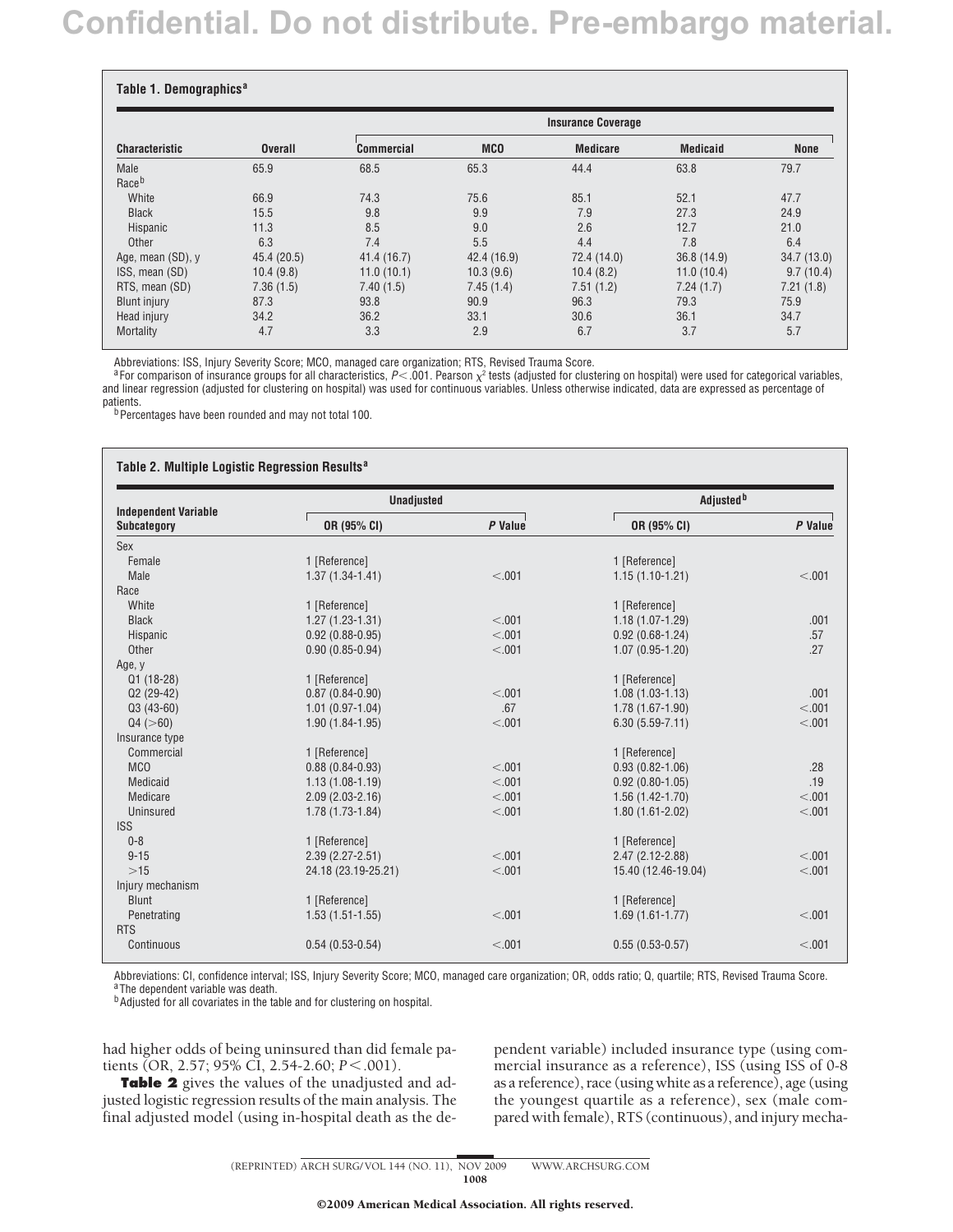|                                         | Patients Aged 18-30 y                |          | <b>Head-Injured Patients</b>         |          | <b>Patients With Comorbidities</b>   |         |
|-----------------------------------------|--------------------------------------|----------|--------------------------------------|----------|--------------------------------------|---------|
| <b>Independent Variable Subcategory</b> | Adiusted <sup>b</sup> OR<br>(95% CI) | P Value  | Adjusted <sup>b</sup> OR<br>(95% CI) | P Value  | Adiusted <sup>b</sup> OR<br>(95% CI) | P Value |
| Sex                                     |                                      |          |                                      |          |                                      |         |
| Female                                  | 1 [Reference]                        |          | 1 [Reference]                        |          | 1 [Reference]                        |         |
| Male                                    | $1.02(0.92 - 1.13)$                  | .76      | $1.01(0.95-1.08)$                    | .70      | $1.22(1.13-1.32)$                    | < .001  |
| Race                                    |                                      |          |                                      |          |                                      |         |
| White                                   | 1 [Reference]                        |          | 1 [Reference]                        |          | 1 [Reference]                        |         |
| <b>Black</b>                            | $1.44(1.26-1.66)$                    | < .001   | $1.15(1.01 - 1.31)$                  | .04      | $0.99(0.90-1.09)$                    | .87     |
| Hispanic                                | $1.06(0.85-1.34)$                    | .59      | $1.09(0.94-1.26)$                    | .24      | $1.18(0.92 - 1.51)$                  | .20     |
| Other                                   | $1.24(1.03-1.48)$                    | .02      | $1.20(0.99-1.45)$                    | .06      | $0.89(0.70-1.12)$                    | .32     |
| Age, y                                  |                                      |          |                                      |          |                                      |         |
| Continuous                              | $0.99(0.99-1.01)$                    | .83      |                                      | $\cdots$ |                                      | .       |
| Q1 (18-28)                              | .                                    | $\ldots$ | 1 [Reference]                        |          | 1 [Reference]                        |         |
| $Q2(29-42)$                             | .                                    | .        | $1.12(1.03-1.21)$                    | .007     | $1.19(1.02 - 1.39)$                  | .03     |
| $Q3(43-60)$                             |                                      | .        | 1.89 (1.71-2.07)                     | < .001   | $2.10(1.80-2.45)$                    | < .001  |
| Q4 (>60)                                | .                                    | $\cdots$ | $5.71(5.00-6.52)$                    | < .001   | $5.87(4.78 - 7.21)$                  | < .001  |
| Insurance type                          |                                      |          |                                      |          |                                      |         |
| Commercial                              | 1 [Reference]                        |          | 1 [Reference]                        |          | 1 [Reference]                        |         |
| <b>MCO</b>                              | $0.89(0.71 - 1.12)$                  | .32      | $0.93(0.80-1.09)$                    | .38      | $0.92(0.80-1.05)$                    | .22     |
| Medicaid                                | $0.72(0.60-0.87)$                    | .001     | $0.84(0.70-1.01)$                    | .07      | $0.99(0.84 - 1.15)$                  | .86     |
| Medicare                                | $1.09(0.78-1.52)$                    | .62      | $1.57(1.37-1.81)$                    | < .001   | $1.33(1.21 - 1.46)$                  | < .001  |
| Uninsured                               | $1.89(1.66 - 2.15)$                  | < .001   | $1.65(1.42-1.90)$                    | < .001   | $1.52(1.30-1.78)$                    | < .001  |
| <b>ISS</b>                              |                                      |          |                                      |          |                                      |         |
| $0 - 8$                                 | 1 [Reference]                        |          | 1 [Reference]                        |          | 1 [Reference]                        |         |
| $9 - 15$                                | $2.03(1.58 - 2.60)$                  | < .001   | $2.59(2.20-3.05)$                    | < .001   | $2.45(2.10-2.85)$                    | < .001  |
| $>15$                                   | 19.42 (14.26-26.46)                  | < .001   | 15.53 (13.03-18.50)                  | < .001   | 12.61 (10.44-15.22)                  | < .001  |
| Injury mechanism                        |                                      |          |                                      |          |                                      |         |
| <b>Blunt</b>                            | 1 [Reference]                        |          | 1 [Reference]                        |          | 1 [Reference]                        |         |
| Penetrating                             | $1.99(1.89 - 2.10)$                  | < .001   | $2.18(2.02 - 2.36)$                  | < .001   | $1.45(1.32-1.60)$                    | < .001  |
| <b>RTS</b>                              |                                      |          |                                      |          |                                      |         |
| Continuous                              | $0.50(0.48-0.52)$                    | < .001   | $0.56(0.54-0.58)$                    | < .001   | $0.61(0.58-0.65)$                    | < .001  |
| No. of comorbidities                    |                                      |          |                                      |          |                                      |         |
| Continuous                              |                                      | $\cdots$ | .                                    | $\cdots$ | $1.17(1.15-1.20)$                    | < .001  |

Abbreviations: CI, confidence interval; ellipses, not applicable; ISS, Injury Severity Score; MCO, managed care organization; OR, odds ratio; Q, quartile; RTS, Revised Trauma Score.<br><sup>a</sup>The dependent variable was death.

<sup>b</sup> Adjusted for all covariates in the table and for clustering on hospital.

nism (penetrating compared with blunt). Two variables on trauma center level comparing levels III and IV with levels I and II and comparing level I with levels II, III, and IV were separately added to the multivariate model but did not change any results and were not significant. They were not included in the final analysis.

In the final model, uninsured patients had the highest odds of death (OR, 1.80; 95% CI, 1.61-2.02; *P* < .001). Black patients had higher odds of death compared with white patients (OR,1.18; 95% CI, 1.07-1.29; *P*=.001). Older patients had higher odds of mortality compared with younger patients. Patients with a higher ISS had higher odds of mortality compared with patients in the lowest ISS group. Penetrating injury resulted in an increased odds of mortality compared with blunt injury. As the RTS increased, the odds of death decreased.

Results of subgroup analyses on the cohort of patients aged 18 to 30 years (n=209 702) are shown in **Table 3**. This group was chosen because of the likelihood of fewer (or no) comorbidities in younger patients. Uninsured patients in this group still had the highest odds of death (OR, 1.89; 95% CI, 1.66-2.15; *P* < .001). Subgroup analysis of head-injured patients (n=134 483) also revealed higher mortality for the uninsured (OR, 1.65; 95% CI, 1.42-1.90; *P*<.001) (Table 3), as did subgroup analysis of patients with information in the NTDB on 1 or more comorbidities (OR, 1.52; 95% CI, 1.30-1.78; *P*.001) (Table 3). The **Figure** displays a comparison of the adjusted odds of death by payer status for each analysis.

#### **COMMENT**

Uninsured trauma patients in the NTDB had a statistically significant higher adjusted odds of mortality compared with insured trauma patients. Our subgroup analyses strongly corroborated these findings. In younger patients (aged 18-30 years), the adjusted odds of mortality after trauma remained higher for uninsured patients compared with insured patients, indicating that the differences persist in a relatively healthy cohort. In the subgroup analyses of head-injured patients and those with 1 or more comorbidities in the NTDB, the adjusted odds of mortality in the uninsured population remained significantly high.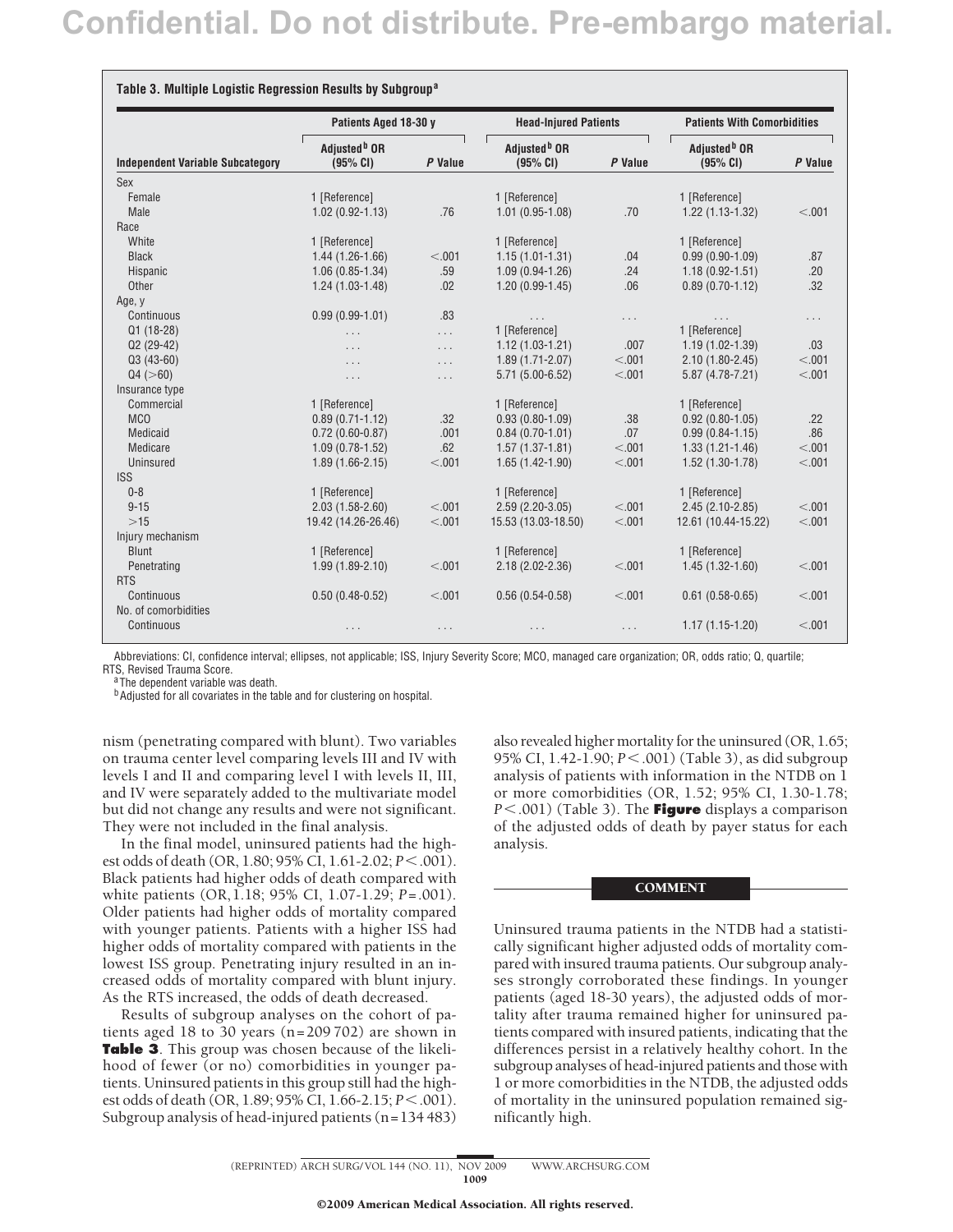

**Figure.** Adjusted odds of death by payer status. Odds are adjusted for sex, race, age, Injury Severity Score, Revised Trauma Score, injury mechanism, and clustering on hospital facility. \**P* > .05 (not significant). †Reference category.

Lack of insurance may affect mortality by several mechanisms because payer status can affect many processes of care. First, uninsured patients may experience treatment delay, thus contributing to the observed increased odds of mortality due to trauma. The purpose of the Emergency Medical Treatment and Active Labor Act (passed in 1986) is to ensure that payer status would not sway a hospital's decision to provide emergent care; it states that a patient may not be transferred from one hospital to another or refused necessary treatment when medically unstable.<sup>20</sup> A study of pediatric orthopedic inju $ries<sup>21</sup>$  found that children insured by Medicaid, those receiving charity care, and those who were uninsured experienced a delay in care for injuries when compared with privately insured children. In addition, a higher percentage of publicly insured and uninsured children had visited multiple emergency departments and hospitals before being treated definitively. A 2006 study of the NTDB<sup>22</sup> revealed that minorly injured (ISS, 0-3) uninsured patients and those insured by Medicaid (compared with commercially insured patients) were more likely to be transferred to a level I trauma center after controlling for confounders such as comorbidities, age, sex, and others. The same finding was also elucidated in another study of patients who had sustained femur fractures.<sup>23</sup> A significant delay in definitive care of transferred patients could increase the number of missed injuries or complications and prolong the hospital stay.

Second, uninsured patients may receive different care than insured patients. Despite the Emergency Medical Treatment and Active Labor Act, hospitalized trauma patients were found to have differences in care based on payer (insurance) status; uninsured trauma patients were less likely to be admitted to the hospital and received fewer services during their admission compared with insured trauma patients.<sup>11</sup> A study<sup>24</sup> of 16 562 emergency department visits (in patients with similar ISS) at a single tertiary care teaching hospital showed that, although uninsured and insured patients were treated similarly in terms of the number of laboratory tests ordered, whether they received consultations, and the length of stay in the emergency department, uninsured patients received significantly fewer radiographic studies and were less likely to be admitted compared with insured patients with similar diagnoses.

Physicians may not be cognizant that they are providing different care to the uninsured. Different care may be due in part to geographic sorting of patients more than practice differences within institutions. Furthermore, institutions providing treatment to a higher proportion of uninsured patients may simply have fewer resources for care. Another recent study<sup>25</sup> found that, after adjusting for comorbidities, age, injury severity, physiology, and ethnicity, uninsured trauma patients were less likely to be transferred to a rehabilitation facility, thus indicating that uninsured patients are also receiving different aftercare than their insured counterparts.

Third, uninsured patients may possess a lower rate of health literacy and may have less aptitude in communication with physicians and other treating team members.26,27 As a result, clinical outcomes may suffer. Patients with a higher rate of health literacy may communicate symptoms better, have readier family involvement in care, and have more dialogues with their health care providers, which may assist with improving quality of care. Communication failures have been shown to adversely affect patient safety.28

The NTDB has limitations. According to its documentation,

It includes a disproportionate number of larger hospitals with younger and more severely injured patients. The data may not be representative of all trauma hospitals in the nation and thus do not allow statistically valid inferences about national injury incidence and prevalence.<sup>14</sup>

Likewise, the proportion of insured and uninsured patients in the database may not be representative of the United States today.

The data within the NTDB were incomplete in terms of comorbidity reporting; therefore, we were unable to take this into account in our main analysis. Although some data existed on patients with 1 or more comorbidities, no data existed on patients with no comorbidities. As a result, it was unclear whether missing comorbidity status was equivalent to no comorbidities or to truly missing comorbidities. It is conceivable that uninsured patients may have a higher prevalence of untreated preexisting illnesses such as diabetes mellitus or hypertension. This likelihood could contribute to mortality and unmeasured confounding. Our subgroup analysis of patients aged 18 to 30 years addressed this point because younger persons tend to have fewer (or no) comorbidities, and we found that the odds of mortality were still highest in the subset of uninsured patients in the fully adjusted model. Our subgroup analysis of patients with information on comorbidities in the NTDB also corroborated and confirmed the finding of higher adjusted mortality in uninsured patients.

Most recent research has concentrated on decreased (or lack of) access to care as a result of being uninsured. However, we found that, even after admission to a hospital, trauma patients can have worse outcomes based on insurance status. This concerning finding warrants more rigorous investigation to determine why such variation in mortality would exist in a system where equivalent care is not only expected but mandated by law. In addition, treatment often is initiated before payer status is recog-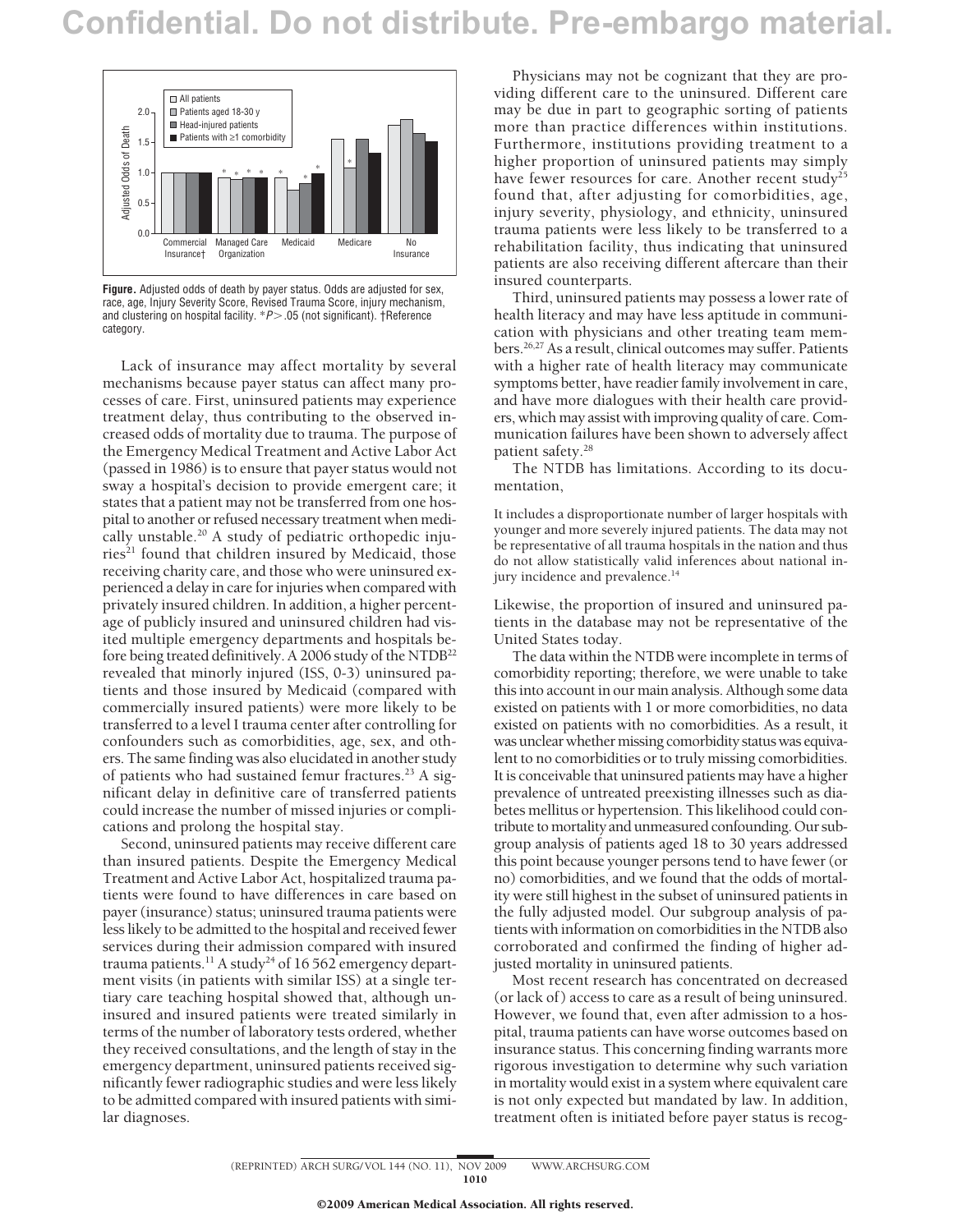nized; thus, this provokes the question of whether differences exist in processes of care during the hospital stay. We can only speculate as to the mechanism of the disparities we have exposed; the true causes are still unclear. Although the lack of insurance may not be the only explanation for the disparity in trauma mortality, the accidental costs of being uninsured in the United States today may be too high to continue to overlook.

#### **Accepted for Publication:** April 20, 2009.

**Correspondence:** Heather Rosen, MD, MPH, Children's Hospital Boston, 300 Longwood Ave, Hunnewell 1, Boston, MA 02115 (heather.rosen@childrens.harvard.edu or hrosenmd@post.harvard.edu).

**Author Contributions:** Dr Rosen had full access to all the data in the study and takes responsibility for the integrity of the data and the accuracy of the data analysis. *Study concept and design:* Rosen, Saleh, Lipsitz, and Gawande. *Acquisition of data:* Rosen. *Analysis and interpretation of data:* Rosen, Lipsitz, Rogers, and Gawande.*Drafting of the manuscript:* Rosen and Lipsitz. *Critical revision of the manuscript for important intellectual content:* Rosen, Saleh, Lipsitz, Rogers, and Gawande. *Statistical analysis:* Rosen, Saleh, and Lipsitz. *Study supervision:* Rosen, Rogers, and Gawande.

**Financial Disclosure:** None reported.

**Previous Presentation:** This study was presented as a poster at the Brigham and Women's Hospital Center for Surgery and Public Health Second Symposium on Disparities in Surgical Care: Access to Outcomes; October 27, 2008; Boston, Massachusetts.

#### **REFERENCES**

- 1. Centers for Disease Control and Prevention. FastStats: Death and Mortality. http: //www.cdc.gov/nchs/fastats/deaths.htm. Accessed February 19, 2008.
- 2. Centers for Disease Control and Prevention. Data and statistics: ten leading causes of death and injury (charts). http://www.cdc.gov/ncipc/osp/charts.htm. Accessed February 19, 2008.
- 3. United States Census Bureau. Income, poverty, and health insurance coverage in the United States: 2007. http://www.census.gov/prod/2008pubs/p60-235 .pdf. Updated August 2008. Accessed March 31, 2009.
- 4. The USA's crisis of the uninsured. *Lancet*. 2009;373(9666):782. doi:10.1016 /S0140-6736(09)60457-8.
- 5. de Bosset V, Atashili J, Miller W, Pignone M. Health insurance–related disparities in colorectal cancer screening in Virginia. *Cancer Epidemiol Biomarkers Prev*. 2008;17(4):834-837.
- 6. Cram P, Pham HH, Bayman L, Vaughan-Sarrazin MS. Insurance status of patients admitted to specialty cardiac and competing general hospitals: are accusations of cherry picking justified? *Med Care*. 2008;46(5):467-475.
- 7. Coburn N, Fulton J, Pearlman DN, Law C, DiPaolo B, Cady B. Treatment variation by insurance status for breast cancer patients. *Breast J*. 2008;14(2):128-134.
- 8. Franks P, Clancy CM, Gold MR. Health insurance and mortality: evidence from a national cohort. *JAMA*. 1993;270(6):737-741.
- 9. Sorlie PD, Johnson NJ, Backlund E, Bradham DD. Mortality in the uninsured compared with that in persons with public and private health insurance. *Arch Intern Med*. 1994;154(21):2409-2416.
- 10. Herring AA, Woolhandler S, Himmelstein DU. Insurance status of US organ donors and transplant recipients: the uninsured give, but rarely receive. *Int J Health Serv*. 2008;38(4):641-652.
- 11. Haas JS, Goldman L. Acutely injured patients with trauma in Massachusetts: differences in care and mortality, by insurance status. *Am J Public Health*. 1994; 84(10):1605-1608.
- 12. Haider AH, Chang DC, Efron DT, Haut ER, Crandall M, Cornwell EE III. Race and insurance status as risk factors for trauma mortality. *Arch Surg*. 2008;143 (10):945-949.
- 13. MacKenzie EJ, Hoyt DB, Sacra JC, et al. National inventory of hospital trauma centers. *JAMA*. 2003;289(12):1515-1522.
- 14. American College of Surgeons Committee on Trauma. National Trauma Data Bank (NTDB) Version 7.0. Chicago, IL: American College of Surgeons Committee on Trauma; 2007.
- 15. Association for the Advancement of Automotive Medicine. *The Abbreviated Injury Scale 1990—Update 98.* Barrington, IL: Association for the Advancement of Automotive Medicine; 1990.
- 16. Baker SP, O'Neill B, Haddon W Jr, Long WB. The Injury Severity Score: a method for describing patients with multiple injuries and evaluating emergency care. *J Trauma*. 1974;14(3):187-196.
- 17. Baker SP, O'Neill B. The Injury Severity Score: an update. *J Trauma*. 1976;16(11): 882-885.
- 18. Champion HR, Sacco WJ, Copes WS, Gann DS, Gennarelli TA, Flanagan ME. A revision of the trauma score. *J Trauma*. 1989;29(5):623-629.
- 19. Zhao LP, Lipsitz S, Lew D. Regression analysis with missing covariate data using estimating equations. *Biometrics*. 1996;52(4):1165-1182.
- 20. Frequently asked questions about the Emergency Medical Treatment and Active Labor Act (EMTALA). http://www.emtala.com/faq.htm. Accessed February 19, 2008.
- 21. Sabharwal S, Zhao C, McClemens E, Kaufmann A. Pediatric orthopaedic patients presenting to a university emergency department after visiting another emergency department: demographics and health insurance status. *J Pediatr Orthop*. 2007;27(6):690-694.
- 22. Koval KJ, Tingey CW, Spratt KF. Are patients being transferred to level-I trauma centers for reasons other than medical necessity? *J Bone Joint Surg Am*. 2006; 88(10):2124-2132.
- 23. Archdeacon MT, Simon PM, Wyrick JD. The influence of insurance status on the transfer of femoral fracture patients to a level-I trauma center. *J Bone Joint Surg Am*. 2007;89(12):2625-2631.
- 24. White FA, French D, Zwemer FL Jr, Fairbanks RJ. Care without coverage: is there a relationship between insurance and ED care? *J Emerg Med*. 2007;32(2):159-165.
- 25. Nirula R, Nirula G, Gentilello LM. Inequity of rehabilitation services after traumatic injury. *J Trauma*. 2009;66(1):255-259.
- 26. Wallace LS, Cassada DC, Rogers ES, et al. Can screening items identify surgery patients at risk of limited health literacy? *J Surg Res*. 2007;140(2):208-213.
- 27. Baker DW, Parker RM, Williams MV, et al. The health care experience of patients with low literacy. *Arch Fam Med*. 1996;5(6):329-334.
- 28. Greenberg CC, Regenbogen SE, Studdert DM, et al. Patterns of communication breakdowns resulting in injury to surgical patients. *J Am Coll Surg*. 2007;204 (4):533-540.

### INVITED CRITIQUE

# **Trauma of the Uninsured**

This article is especially relevant given the prior-<br>ity assigned to health care reform by the cur-<br>rent administration. Clearly, one of the more sig-<br>nificant problems in our current health care system is that ity assigned to health care reform by the current administration. Clearly, one of the more significant problems in our current health care system is that of the uninsured and their relative lack of access to care.

However, one might assume that lack of access would be less of a problem with emergency and trauma care, since all patients entering an emergency department or a trauma center are guaranteed to receive care regardless of their ability to pay. It is the providers, hospitals and physicians, who

(REPRINTED) ARCH SURG/ VOL 144 (NO. 11), NOV 2009 WWW.ARCHSURG.COM 1011